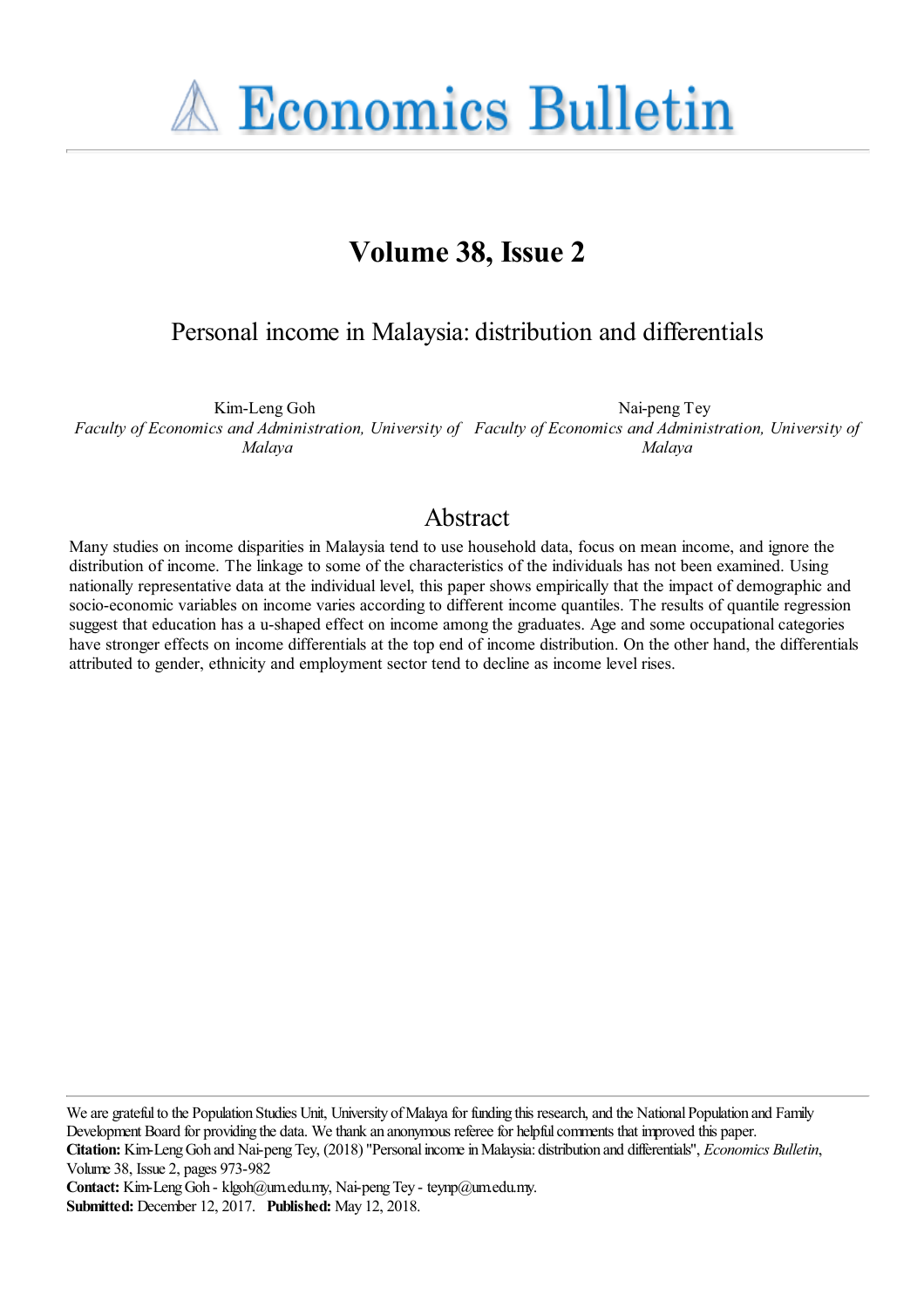## **1. Introduction**

The rising income disparity is rated as the most important trend in determining global development over the next 10 years (World Economic Forum 2017). The World Economic Forum (2017) warns that unless urgent action is taken, rising income inequality poses as the major risk to the global economy and could result in the rolling back of globalization.

Malaysia has achieved a rather impressive rate of economic growth. Despite the policy measures it has taken, the gain in income has not been uniform across the various segments of the population. With a Gini coefficient of about 0.4, income inequality in Malaysia remains a major challenge in development planning. A sizable body of literature on income distribution and income inequality is available on Malaysia, and many of these focus on ethnic disparity in income (among others, Khalid 2011, Murad *et al*. 2014, Saari *et al*. 2014, and DOSM 2017). The determinants of income which give rise to these disparities that occur between different demographic and socio-economic groups have received relatively little attention. Almost all of these studies are based on household data, and not individual data and hence the linkage to some of the characteristics of the individuals has not been examined.

Many of these studies tend to use ordinary least squares (OLS) method to estimate the impact of a variable on income. Some examples include Schafgans (2000), Milanovic (2006), Ragayah (2008), Ismail and Jajri (2012), and Ismail and Noor (2013). At best, this method provides estimates at the mean income level. The fact that demographic and socio-economic variables may have different impact on income at different income levels is ignored. This paper argues empirically that the distribution of income must be taken into account when examining income differentials. The main reason is that income is not normally distributed and tends to be skewed. The impact of a variable on income measured at its conditional mean is therefore not a good estimate of the impact at other income quantiles.

#### **2. Methodology and Data**

This study proposes to use the quantile regression method to overcome the problem of OLS regression that only considers estimates at the conditional mean of income. Quantile regression allows for the differentials to be estimated on the entire distribution of income. The quantile regression for quantile  $q$ ,  $0 < q < 1$ , is stated as follows:

$$
Q(y_i|x'_i) = \alpha + x'_i \beta_q \tag{1}
$$

where  $y_i$  is personal income for individual  $i, i = 1, \ldots, n$ , and  $x_i$  is the vector of explanatory variables that represent different demographic and socio-economic groups. The coefficients of the explanatory variables that are categorical provide the estimates of income differentials between different groups defined in these variables. The explanatory variables are listed in Table 1. The estimators for quantile *q* are obtained by minimizing the following objective function

$$
Q(\beta_q|x'_i) = \sum_{i: y_i \ge \alpha + x'_i \beta_q}^n q|y_i - \alpha - x'_i \beta_q| + \sum_{i: y_i < \alpha + x'_i \beta_q}^n (1 - q)|y_i - \alpha - x'_i \beta_q| \tag{2}
$$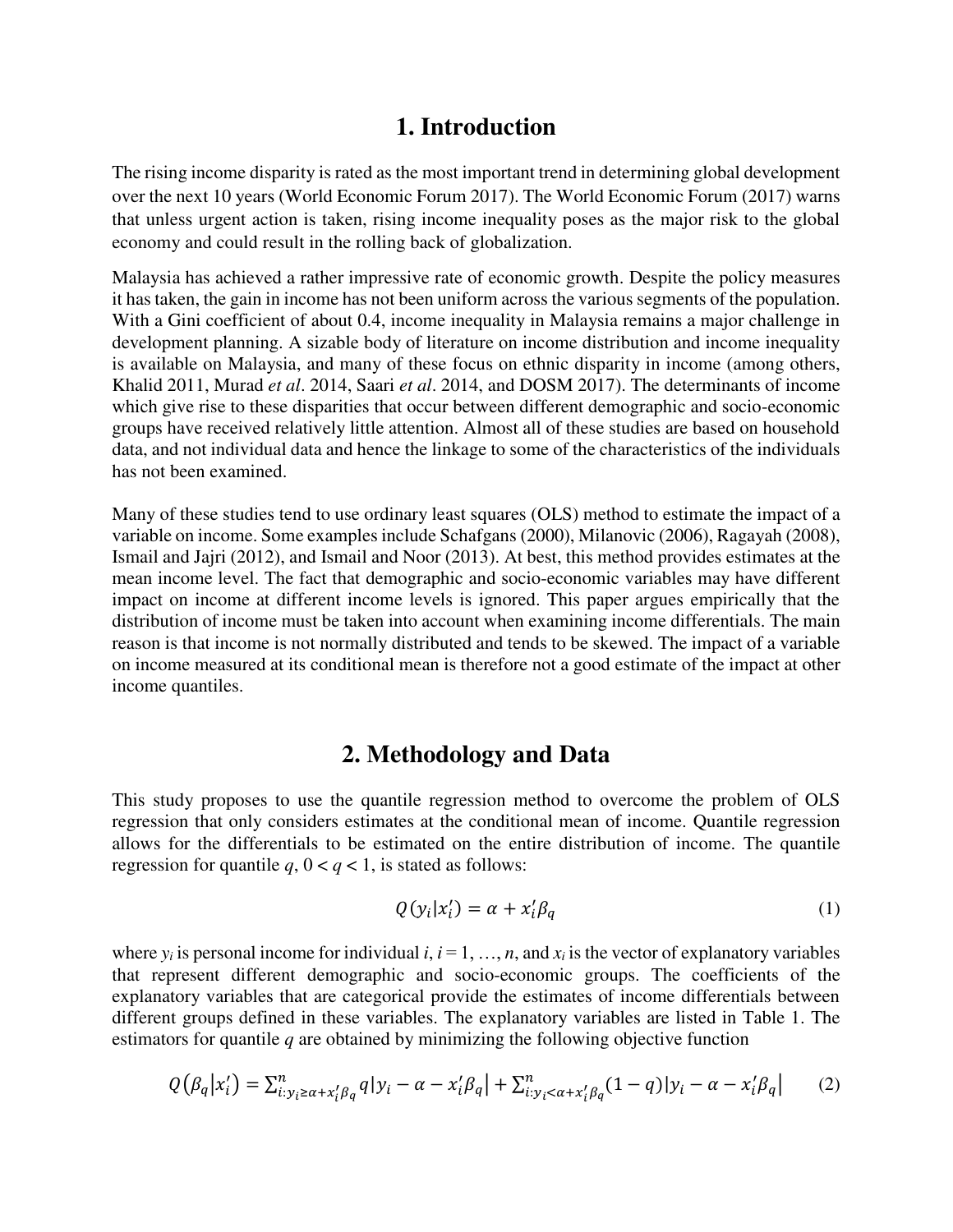via the simplex method. Quantile regression estimators are more robust to non-normal errors and outliers. The standard errors of the estimators are estimated through bootstrapping.

| Variable name                   | Variable definition                                            |
|---------------------------------|----------------------------------------------------------------|
| Income*                         | Monthly personal income (Malaysian ringgit, RM)                |
| Age                             | Age in years                                                   |
| Male                            | 1 if gender is male, 0 if female                               |
| Urban                           | 1 if place of residence is in an urban area, 0 otherwise       |
| <b>Education</b>                |                                                                |
| Primary                         | Completed primary education - reference group                  |
| Lowersec                        | 1 if completed lower secondary education, 0 otherwise          |
| Uppersec                        | 1 if completed upper secondary education, 0 otherwise          |
| Tertiary                        | 1 if completed tertiary education, 0 otherwise                 |
| Ethnic group                    |                                                                |
| Malay                           | 1 if Malay, 0 otherwise                                        |
| Chinese                         | 1 if Chinese, 0 otherwise                                      |
| Indian                          | 1 if Indian, 0 otherwise                                       |
| Others                          | Other ethnic groups - reference group                          |
| <b>Employment sector</b>        |                                                                |
| Ownaccount                      | Respondent is own account worker - reference group             |
| Employer                        | 1 if respondent is employer, 0 otherwise                       |
| Public                          | 1 if respondent is employee in the public sector, 0 otherwise  |
| Private                         | 1 if respondent is employee in the private sector, 0 otherwise |
| <i><u><b>Occupation</b></u></i> |                                                                |
| Manager                         | 1 if occupation is manager, 0 otherwise                        |
| Professional                    | 1 if occupation is professional, 0 otherwise                   |
| Technician                      | 1 if occupation is technician, 0 otherwise                     |
| Clerk                           | 1 if occupation is clerk, 0 otherwise                          |
| Salesser                        | 1 if occupation is sales/service worker, 0 otherwise           |
| Agricultural                    | 1 if occupation is agricultural worker, 0 otherwise            |
| Craft                           | 1 if occupation is craft worker, 0 otherwise                   |
| Plantmacoperator                | 1 if occupation is plant/machine operator, 0 otherwise         |
| Elementary                      | Elementary job worker – reference group                        |

Table 1: List of variables

\*Dependent variable

Data for this study are taken from the Fifth Malaysian Population and Family Survey (MPFS-5) conducted by the National Population and Family Development Board in 2014. MPFS-5 is a nationally representative survey, covering 7,644 married women (aged 15-59), and a sub-sample of 4,167 men who are spouse of these women. This study focuses only on 7,074 individuals who are working (3,322 women and 3,752 men). Despite the limitation that this survey includes only those who are married, it is the only nationally representative source that provides information on individual incomes. Detailed information about monthly income (in Malaysian ringgit, or RM) and the sample distribution by the demographic and socio-economic variables included in this study is reported in Table 2. Those aged 40-49 have the highest mean income. The male-female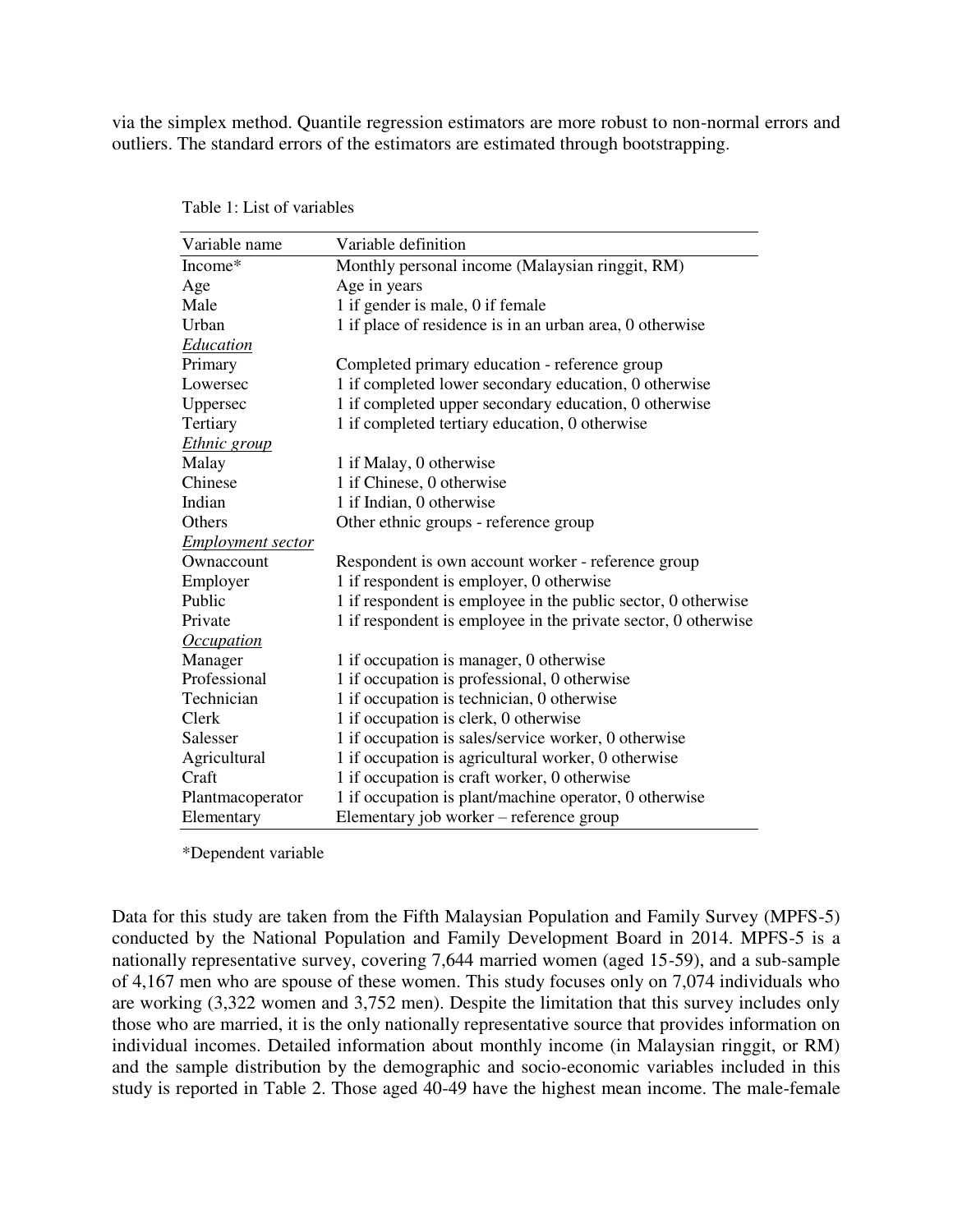income differential is RM730 per month. The Chinese, those residing in urban areas and with better educational attainment have higher mean income than the others. The other groups with higher mean income are the private sector employees and the managers and professionals.

| Variable   | Category                    | Number<br>of cases | Percent      | Monthly income<br>$(RM)*$ |                       |
|------------|-----------------------------|--------------------|--------------|---------------------------|-----------------------|
|            |                             |                    |              | Mean                      | Standard<br>deviation |
| Total      |                             | 7074               | 100.0        | 2139.20                   | 2321.36               |
| Age        | Below 30                    | 842                | 11.9         | 1767.75                   | 1907.65               |
|            | 30-39                       | 2057               | 29.1         | 2241.54                   | 1965.93               |
|            | 40-49<br>$50+$              | 2353<br>1822       | 33.3<br>25.8 | 2246.78<br>2056.39        | 2507.57<br>2582.09    |
| Gender     | Female                      | 3322               | 47.0         | 1774.47                   | 1880.08               |
|            | Male                        | 3752               | 53.0         | 2462.13                   | 2609.49               |
| Ethnicity  | Malay                       | 4768               | 67.4         | 2152.64                   | 2293.26               |
|            | Chinese                     | 808                | 11.4         | 2897.31                   | 2876.50               |
|            | Indian                      | 465                | 6.6          | 2211.05                   | 2271.86               |
|            | Others                      | 1033               | 14.6         | 1451.81                   | 1709.64               |
| Place of   | Rural                       | 2488               | 35.2         | 1488.04                   | 1943.57               |
| residence  | Urban                       | 4586               | 64.8         | 2492.47                   | 2430.83               |
| Education  | Primary                     | 1138               | 16.1         | 1003.09                   | 1440.28               |
|            | Lower secondary             | 1310               | 18.5         | 1390.11                   | 1242.20               |
|            | <b>Upper secondary</b>      | 2943               | 41.6         | 1868.94                   | 1887.04               |
|            | Tertiary                    | 1683               | 23.8         | 3963.06                   | 3010.30               |
| Employment | Own account                 | 1971               | 27.9         | 1207.97                   | 1497.34               |
| sector     | Employer                    | 285                | 4.0          | 3969.03                   | 4651.52               |
|            | Public sector employee      | 1588               | 22.4         | 3157.05                   | 1980.71               |
|            | Private sector employee     | 3230               | 45.7         | 2045.57                   | 2293.80               |
| Occupation | Manager                     | 516                | 7.3          | 4648.76                   | 4223.49               |
|            | Professional                | 1216               | 17.2         | 3746.43                   | 2811.07               |
|            | Technician                  | 508                | 7.2          | 2774.79                   | 1920.39               |
|            | <b>Clerk</b>                | 597                | 8.4          | 1967.13                   | 1041.46               |
|            | Service and sales worker    | 1529               | 21.6         | 1529.64                   | 1617.73               |
|            | Agricultural workers        | 728                | 10.3         | 757.42                    | 627.90                |
|            | Craft and related workers   | 685                | 9.7          | 1329.12                   | 1182.83               |
|            | Plant and machine operators | 669                | 9.5          | 1641.70                   | 1024.75               |
|            | Elementary occupation       | 626                | 8.8          | 1110.77                   | 1275.89               |

Table 2: Sample characteristics and summary statistics on income

Note: \*RM is Malaysian ringgit. The current exchange rate is approximately RM3.9 for one USD.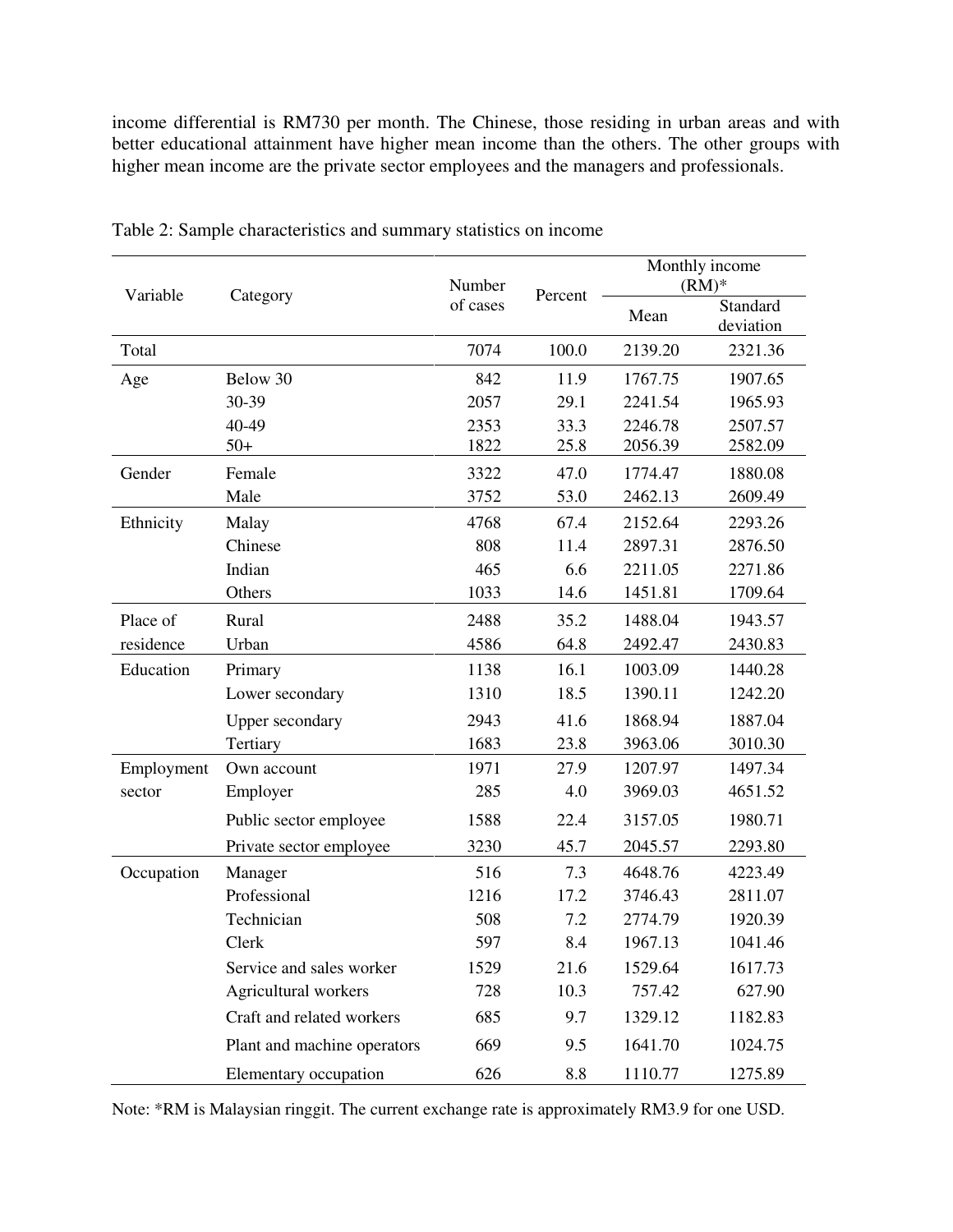#### **3. Results**

The box plots in Figure 1 suggest that the distribution of personal income is not symmetrical. The distribution is highly skewed on its right tail. Although the distribution is less skewed when the personal income variable is transformed in logarithm, outliers are still present (see also the summary statistics in Table 3). The Jarque-Bera test rejects the null hypothesis of normality.

The estimates for the quantile regressions are reported in Table 4. The OLS estimates are also provided for comparison. The table reports only results at the  $20<sup>th</sup>$ ,  $50<sup>th</sup>$  and  $80<sup>th</sup>$  percentiles, but the estimates at each decile are shown in Figure 2 for all the variables. While all the variables are significant at 5 percent or less, it is clear that the impacts of the demographic and socio-economic variables on income are not the same at different income quantiles.



Figure 1: Box plot of personal income and log personal income

The OLS estimators, if interpreted inappropriately, can under- or over-estimate such impacts. For instance, the effect of age on income is over-estimated by OLS at lower income quantiles, and under-estimated at higher quantiles. The impact of age on personal income differential is much higher among those in the higher income bracket, but the gap is smaller for the lower income group. Most of those in the high income bracket are working in the private or public sector. In the top 20 percent group, 35 percent are private sector employees, and almost half are public sector employees. Work experience that is often associated with seniority is an important factor in determining earnings in these sectors, particularly for higher pay positions.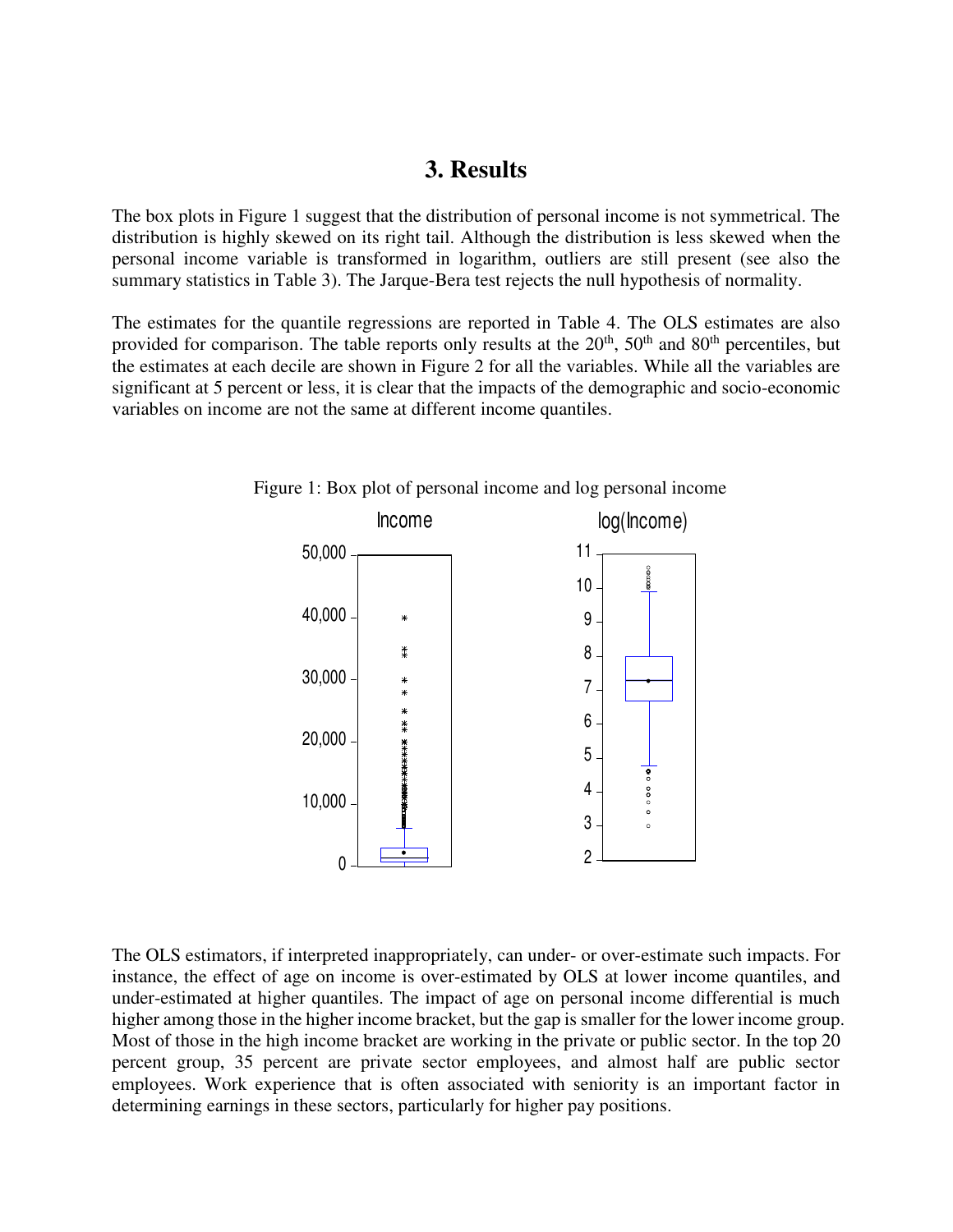|                       | Income        | Log of income |
|-----------------------|---------------|---------------|
| Mean                  | 2139.20       | 7.26          |
| Median                | 1500.00       | 7.31          |
| Maximum               | 40000.00      | 10.60         |
| Minimum               | 20.00         | 3.00          |
| Standard deviation    | 2321.36       | 0.93          |
| <b>Skewness</b>       | 4.54          | $-0.24$       |
| Kurtosis              | 42.61         | 3.22          |
| Jarque-Bera statistic | 486688 (0.00) | 79.99 (0.00)  |

Table 3: Summary statistics for personal income

Note: Figures in parentheses are p-values.

Gender wage gap continues to exist across all income groups. The gap, however, narrows at the top end of income distribution. The sector of employment has an important role to play. Among those with high income, a high percentage of the females are employed in the public sector. Among the women in the top  $40<sup>th</sup>$  percentile income bracket, 60 percent are public sector employees. The salary for the public sector is fixed according to a tiered-system that defines the pay scheme for different job grades. Wage discrimination is therefore not possible among those in the same grade. On the other hand, close to two thirds of men as well as women are own account workers in the bottom 20 percentile. Given the absence of a structured employment scheme, there is a likelihood that these women are working on casual basis to supplement their family income. Additionally, educational attainment is also important. In the top 40 percent income bracket, about two third of the females have tertiary education qualification compared to 44 percent of the males. Notwithstanding these arguments, the sample includes only married women. To cope with the escalating cost of living, dual income family has become more common, and women with high pays are much more likely to continue working.

On the other hand, the urban-rural income disparity and income gap attributed to educational attainment, particularly at the tertiary level, are lowest among the medium income group. A ushaped effect can be observed, where the gaps are big at both ends of the income distribution, but small in the centre. The bottom income earners are mainly own account workers whereas a majority of those in the high income brackets are in the private or public sectors. The urban-rural wage gap in these two extreme categories are likely due to better business and job opportunities in the urban areas and the lack of them in the rural areas. The u-shaped phenomenon observed for the tertiary education variable suggests problems of under-employment among the graduates in the 40th to 60th percentile income brackets. The monthly income of this group that is in the range of RM1,250 to RM2,000 with a mean of RM1,776 is less than the typical income of a graduate.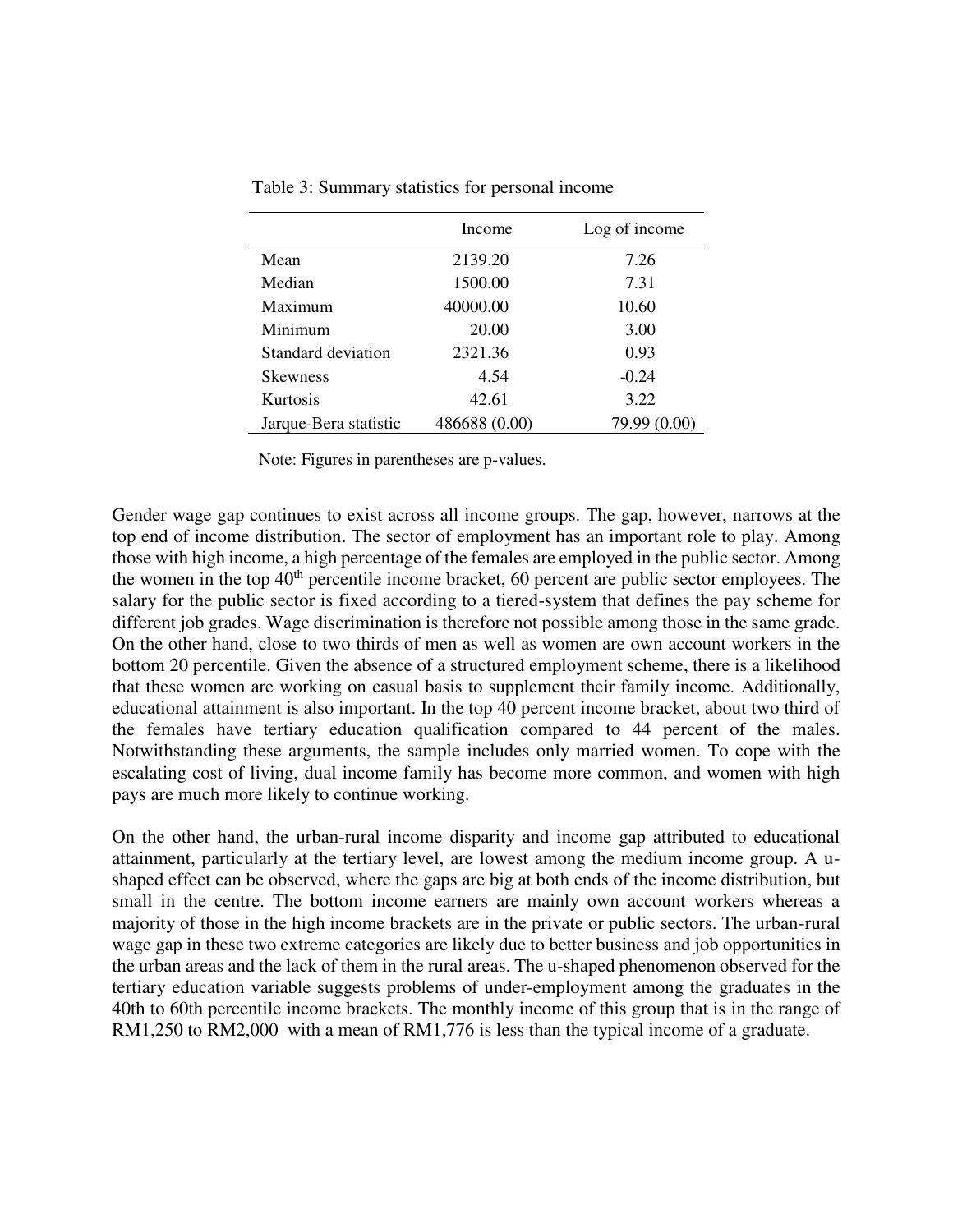| Variable                                   | <b>OLS</b>  | Q(0.20)     | Q(0.50)     | Q(0.80)     |
|--------------------------------------------|-------------|-------------|-------------|-------------|
| Age                                        | $0.0084**$  | $0.0069**$  | $0.0091**$  | $0.0139**$  |
| <u>Gender</u>                              |             |             |             |             |
| Male<br>Female (reference)                 | $0.5055**$  | $0.5094**$  | $0.4223**$  | $0.4314**$  |
| Place of residence<br>Urban<br>Rural (ref) | $0.1650**$  | $0.1820**$  | $0.1462**$  | $0.1724**$  |
| <u>Education</u><br>Primary (reference)    |             |             |             |             |
| Lowersec                                   | $0.1777**$  | $0.1521**$  | $0.1746**$  | $0.1747**$  |
| Uppersec                                   | $0.3488**$  | $0.3373**$  | $0.3444**$  | $0.3694**$  |
| Tertiary                                   | $0.8233**$  | $0.8429**$  | $0.7456**$  | $0.8074**$  |
| <i>Ethnic group</i>                        |             |             |             |             |
| Malay                                      | $0.1172**$  | $0.1020**$  | $0.1344**$  | $0.1000**$  |
| Chinese                                    | $0.4287**$  | $0.3929**$  | $0.4465**$  | $0.3871**$  |
| Indian                                     | $0.2184**$  | $0.2304**$  | $0.2214**$  | $0.1986**$  |
| Others (reference)                         |             |             |             |             |
| <b>Employment sector</b>                   |             |             |             |             |
| Ownaccount (reference)                     |             |             |             |             |
| Employer                                   | $0.6208**$  | $0.7349**$  | $0.6201**$  | $0.5723**$  |
| Public                                     | 0.2885**    | $0.5109**$  | $0.3082**$  | $0.1255**$  |
| Private                                    | $0.5674**$  | $0.8160**$  | $0.6134**$  | $0.3459**$  |
| <i><u><b>Occupation</b></u></i>            |             |             |             |             |
| Manager                                    | $0.7938**$  | $0.7026**$  | $0.8146**$  | $0.9357**$  |
| Professional                               | $0.6654**$  | $0.5929**$  | $0.7236**$  | $0.7190**$  |
| Technician                                 | 0.4854**    | $0.4212**$  | $0.5060**$  | $0.5505**$  |
| Clerk                                      | 0.4797**    | $0.4699**$  | $0.4372**$  | $0.4542**$  |
| Salesser                                   | $0.2095**$  | $0.1213**$  | $0.1875**$  | $0.2801**$  |
| Agricultural                               | $-0.1429**$ | $-0.1025**$ | $-0.1588**$ | $-0.1685**$ |
| Craft                                      | $0.0716*$   | $0.0693*$   | $0.1110**$  | $0.1157**$  |
| Plantmacoperator                           | 0.3299**    | $0.3779**$  | $0.3084**$  | $0.2897**$  |
| Elementary (reference)                     |             |             |             |             |
| Constant                                   | 5.4167**    | 4.8882 **   | 5.4356**    | 5.7918**    |

Table 4: The estimated quantile regression

Note: Dependent variable is log of personal income. OLS refers to the ordinary least squares.  $Q(0.20)$ ,  $Q(0.50)$  and  $Q(0.80)$  refers to the quantile regression at the  $20<sup>th</sup>$ ,  $50<sup>th</sup>$  and  $80<sup>th</sup>$  percentile respectively. The variable definitions are given in Table 1. \*\*\*Significant at 1% and 5% respectively.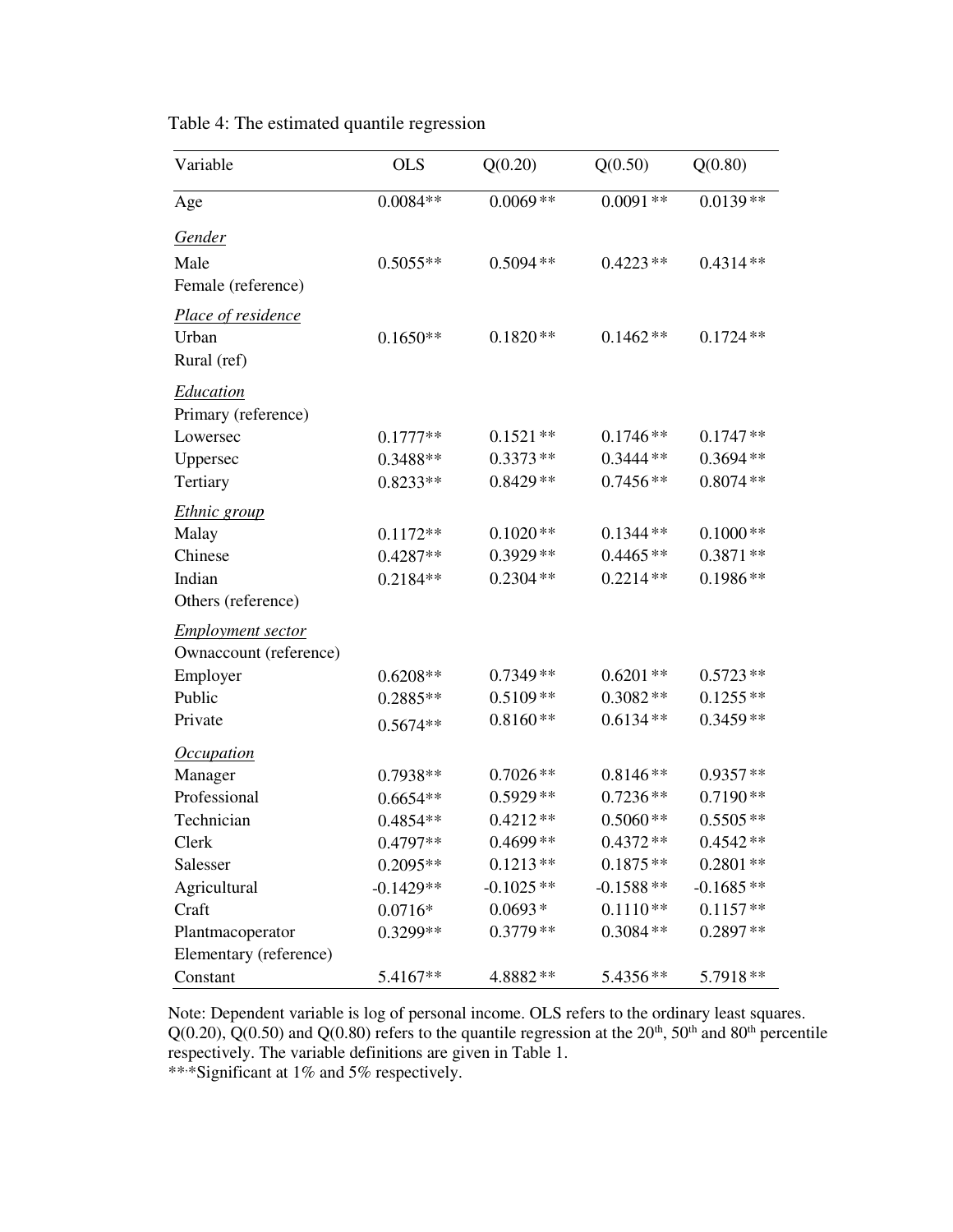Income differential is found to exist between different ethnic groups, with the Chinese having the highest personal income, and this is followed by the Indians, then the Malays and lastly the other ethnic groups. Despite the presence of ethnic differentials, it should be noted the income gaps become smaller as income increases, especially among the top 20%. A further analysis of the employment sector shows that the Chinese are more likely to be engaged in business, either as own account workers or employers, compared to the other ethnic groups. While sector of employment may provide a partial explanation, the results also suggest the Chinese tend to do better when other effects are controlled for. The differential in wages that market pays, whether due to labour intrinsic endowment or productivity, remains to be investigated. Despite this, it should be noted that the extent of this effect has lessened at the top end of the income distribution.

Personal incomes of those who are employers are higher than those employed in the private sector, which in turn have higher personal income than the public employees, while the personal incomes of own account workers are the lowest. However, the quantile regression results also show that differentials due to employment sector are high at low income quantiles, but the differentials are smaller at higher quantiles. It means that employment sector has lesser effect on income differentials at high income levels. This is likely due to a smaller variability in skill sets and ability among those in high paying jobs. The reverse, however, is true for certain occupational categories including managers, professionals, technicians, and the sales and service workers. The effects of these occupational categories are stronger at higher income quantiles. This could be attributable to the skills required for these occupations and the willingness of the labour market to pay a premium for such skills at the higher end of the income distribution.



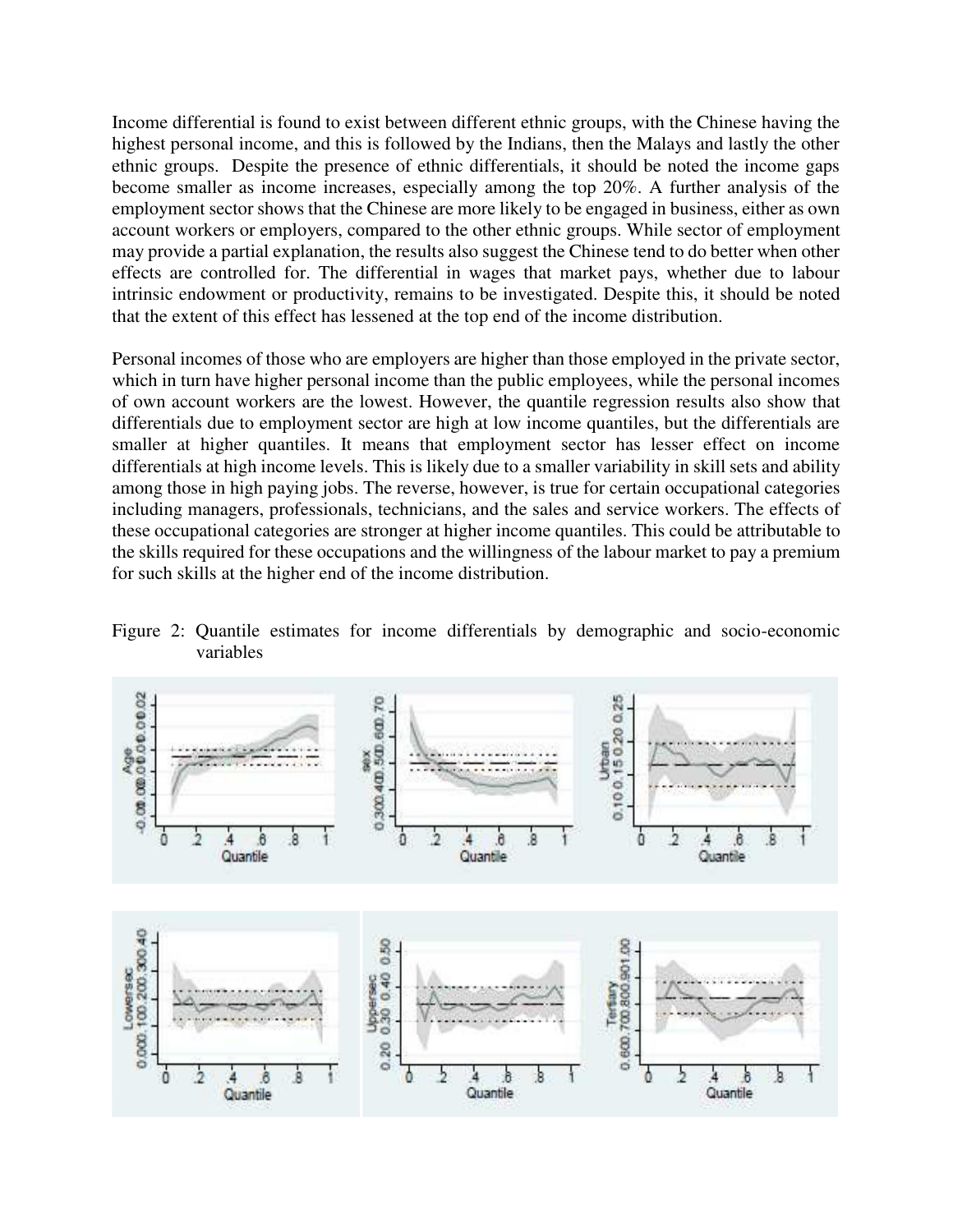



Note: The horizontal thick dash lines show the OLS estimates.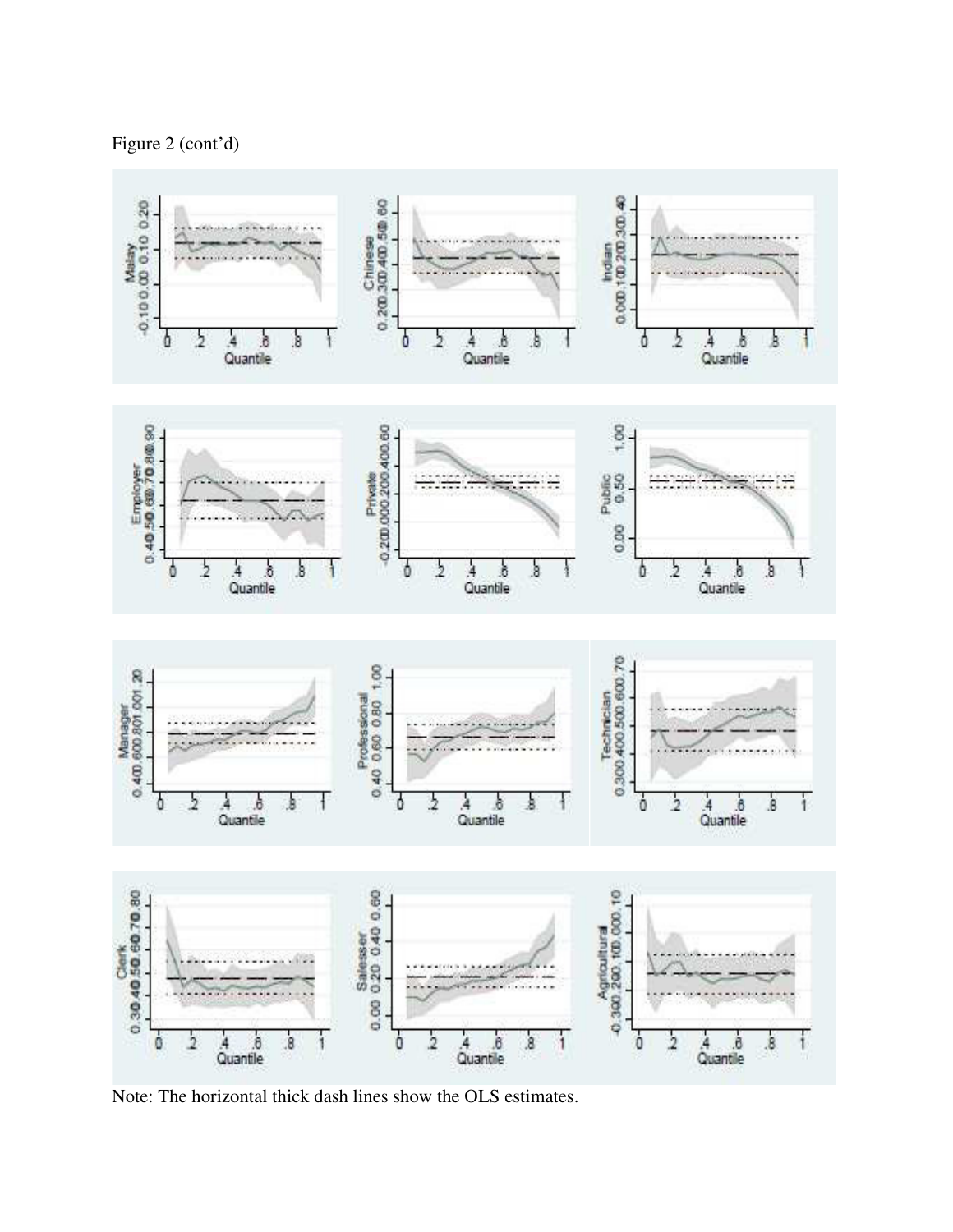## **4. Conclusion**

This paper provides empirical evidence to show that wrong inferences can be made regarding the impact of different demographic and socio-economic groups on income differentials if estimations are made at the mean level, typically using OLS. This is largely because income is not normally distributed and tends to be skewed. The impact of these variables on income can vary across different income brackets. For the case of Malaysia, education has a u-shaped effect on income, where the differentials are low among the graduates in the medium income group. Age and some occupational categories have stronger effects on income differentials among those in the high income bracket. On the other hand, the differentials attributed to gender, ethnicity and employment sector tend to decline as income level rises.

The results highlight some policy concerns. While policy design should continue to redress income differentials due to gender and ethnicity, the focus should target the lower income groups. The various five-year development plans of Malaysia have placed emphasis on poverty eradication and reducing ethnic income inequality. The latest Eleventh Malaysia Plan (2016-2020) has given attention to raise the income level of the bottom 40 percent with the aim of reducing inter- and intra-ethnic income differentials. More in-depth studies are needed on the cause of income differentials, particularly due to gender, to establish the extent of wage discrimination in the labour market. Likewise, the reasons for wage gap due to ethnicity should be explored further to understand the effect of related endowment on the willingness of market to pay. The issue of underemployment among the graduates requires careful human resource planning at the national level to address the problems of skill mismatch in the labour market.

## **References**

Department of Statistics Malaysia (DOSM) (2017) *Report on Household Income and Basic Amenities Survey 2016*, Press release, DOSM. https://www.dosm.gov.my/v1/index.php?r=column/pdfPrev&id=RUZ5REwveU1ra1hGL21JWV lPRmU2Zz09

Ismail, R. and I. Jajri (2012) "Gender wage differentials and discrimination in Malaysian labour market" *World Applied Sciences Journal 19*(5), 719-728.

Ismail, R. and Z. M. Noor (2013) "Gender wage differentials in the Malaysian manufacturing sector" *International Journal of Economics, Management and Accounting 13*(2), 119-137.

Khalid, M. A. (2011) "Household wealth in Malaysia: Composition and inequality among ethnic groups" *Jurnal Ekonomi Malaysia 45*(1), 71-80.

Milanovic, B. (2006) "Inequality and determinants of earning in Malaysia, 1984-1997" *Asian Economic Journal 20(2), 191-216.* DOI: 10.1111/j.1467-8381.2006.00230.x